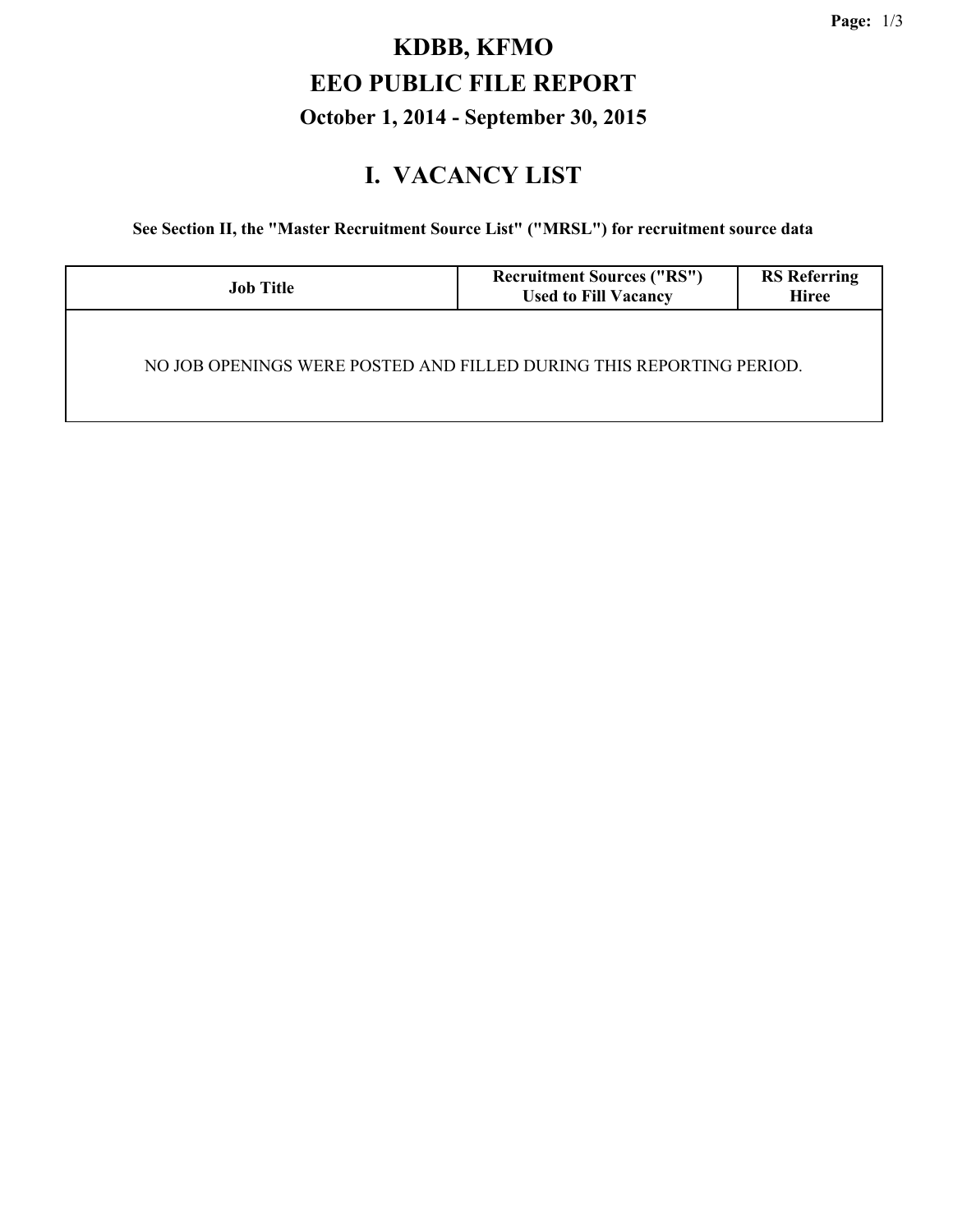# **KDBB, KFMO EEO PUBLIC FILE REPORT October 1, 2014 - September 30, 2015**

### **II. MASTER RECRUITMENT SOURCE LIST ("MRSL")**

| <b>RS</b><br><b>Number</b>                                                                  | <b>RS</b> Information | <b>Source Entitled</b><br>to Vacancy<br><b>Notification?</b><br>(Yes/No) | <b>No. of Interviewees</b><br><b>Referred by RS</b><br>Over<br><b>Reporting Period</b> |  |  |  |  |
|---------------------------------------------------------------------------------------------|-----------------------|--------------------------------------------------------------------------|----------------------------------------------------------------------------------------|--|--|--|--|
| AS NOTED IN SECTION I, NO JOB OPENINGS WERE POSTED AND FILLED DURING THIS REPORTING PERIOD. |                       |                                                                          |                                                                                        |  |  |  |  |